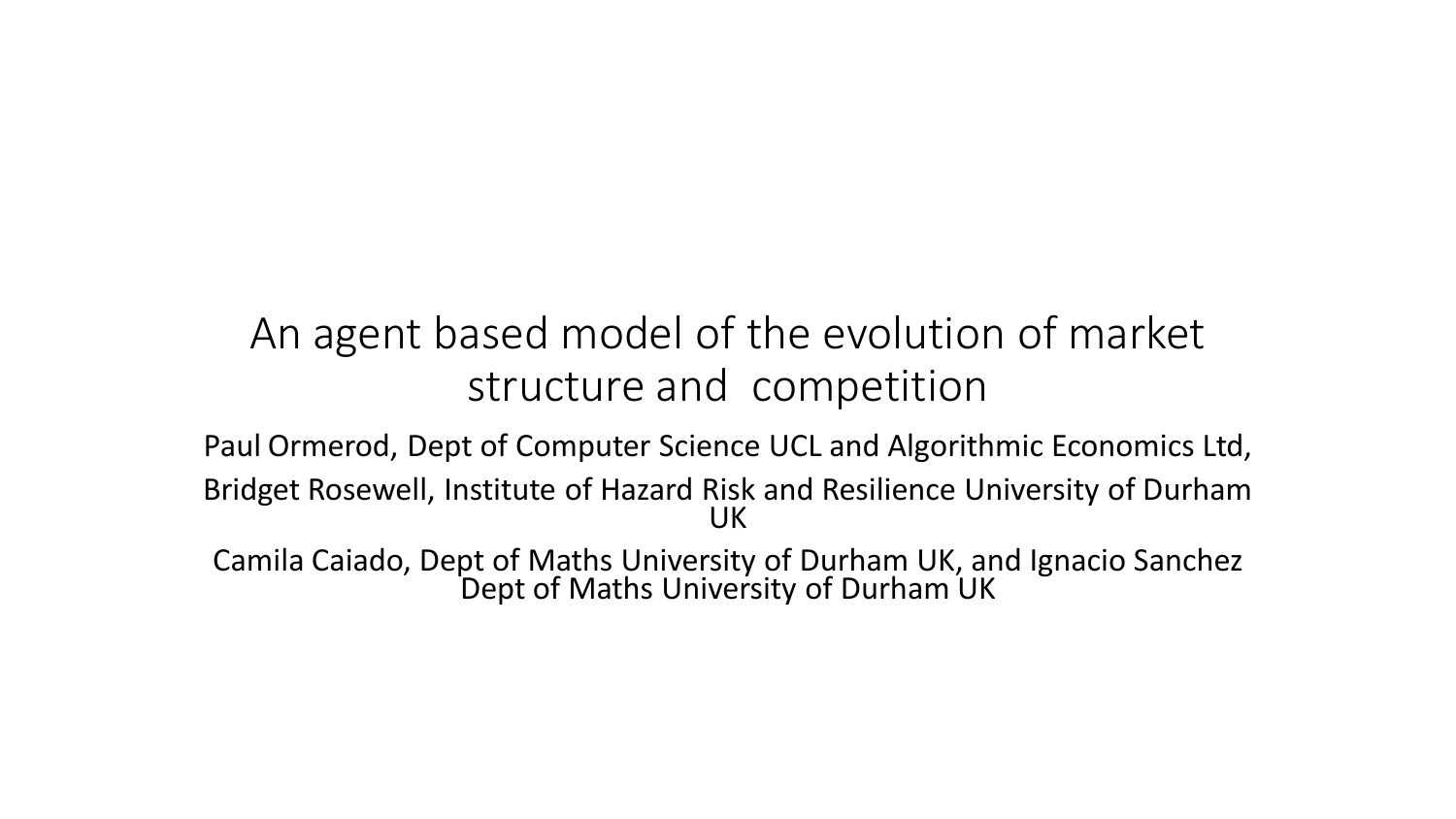## Verification and Validation of ABMs

- Ormerod., P and B Rosewell (2009), 'Validation and Verification of Agent-Based Models in the Social Sciences', in F.Squazzoni, ed., *Epistemological Aspects of Computer Simulation in the Social Sciences - Lecture Notes in Computer Science*, Springer Berlin / Heidelberg, 5466, 130-140, doi: 10.1007/978-3-642-01109-2 \_10
- **Verification**: does the model do what the authors claim it does?
- In principle, it should now be straightforward for the code to be made available
- **Validation:** The process of assessing the degree to which a computer model is an accurate representation of the real world from the perspective of the model's intended applications
- A key aspect is a clear description of what the model is intended to explain (and this should not follow obviously from the rules of the model)
- The behavioural rules should be justified with evidence external to the model
- Validation is not the same as analytical proof. We are therefore seeking for models which are not falsified and which ideally explain more than their predecessors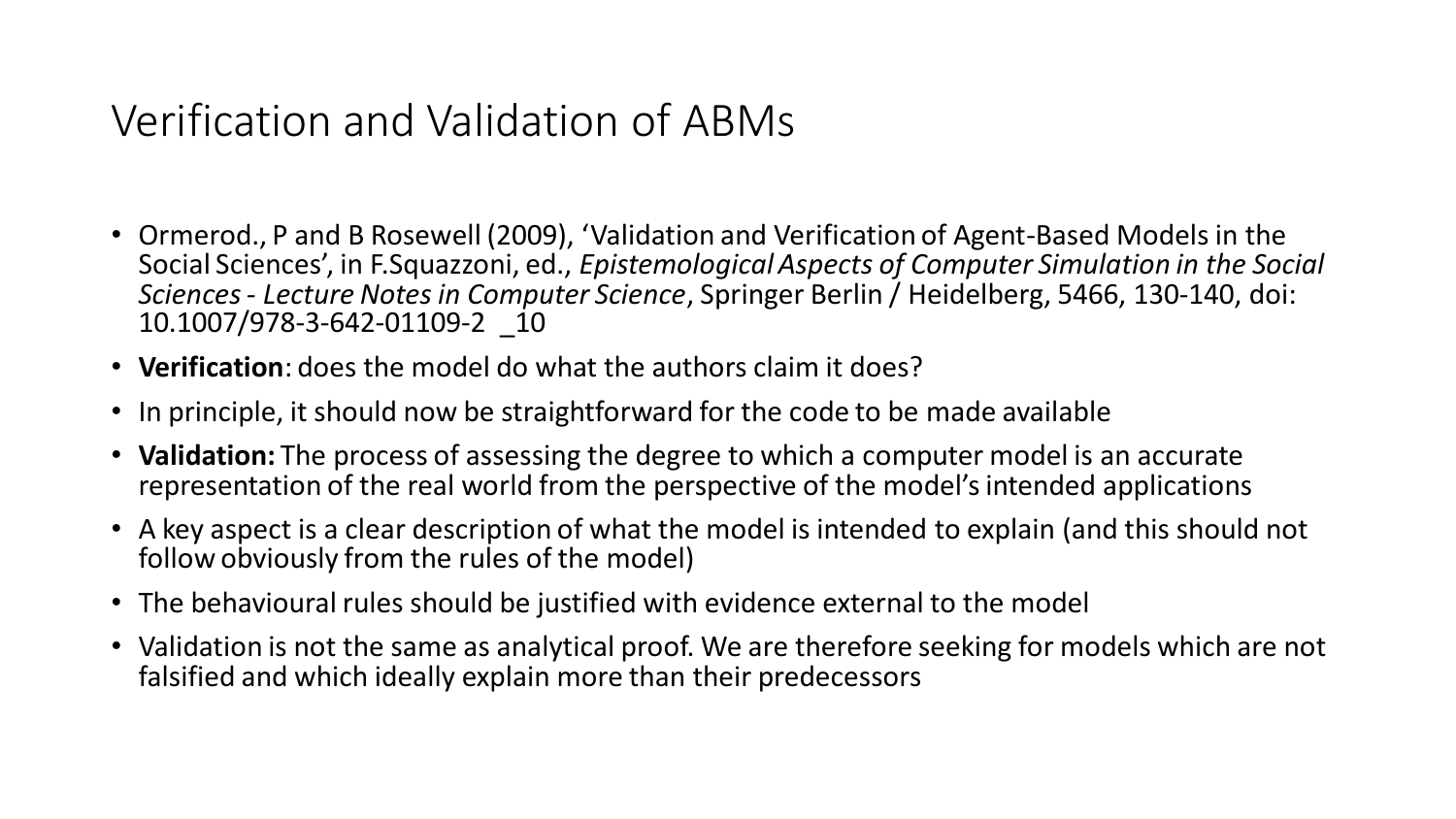### Motivation of model

- We have examples of markets dominated by a monopolist being opened to competition
- The privatisations of public utilities in the late  $20<sup>th</sup>$  century legislation
- IBM dominated mainframe computers, PCs appeared in 1980s technology
- From the opposite perspective, we see the emergence of near-monopolies in the 2010s e.g. Google
- In the first case, the original monopolist has usually retained a large market share
- But the offer to the consumer has improved in terms of price and quality
- Most new entrants into these markets have failed
- These are the qualitative points we want the model to explain
- It may also then help understand how monopolies emerge
- The model could readily be extended to oligopoly e.g. banks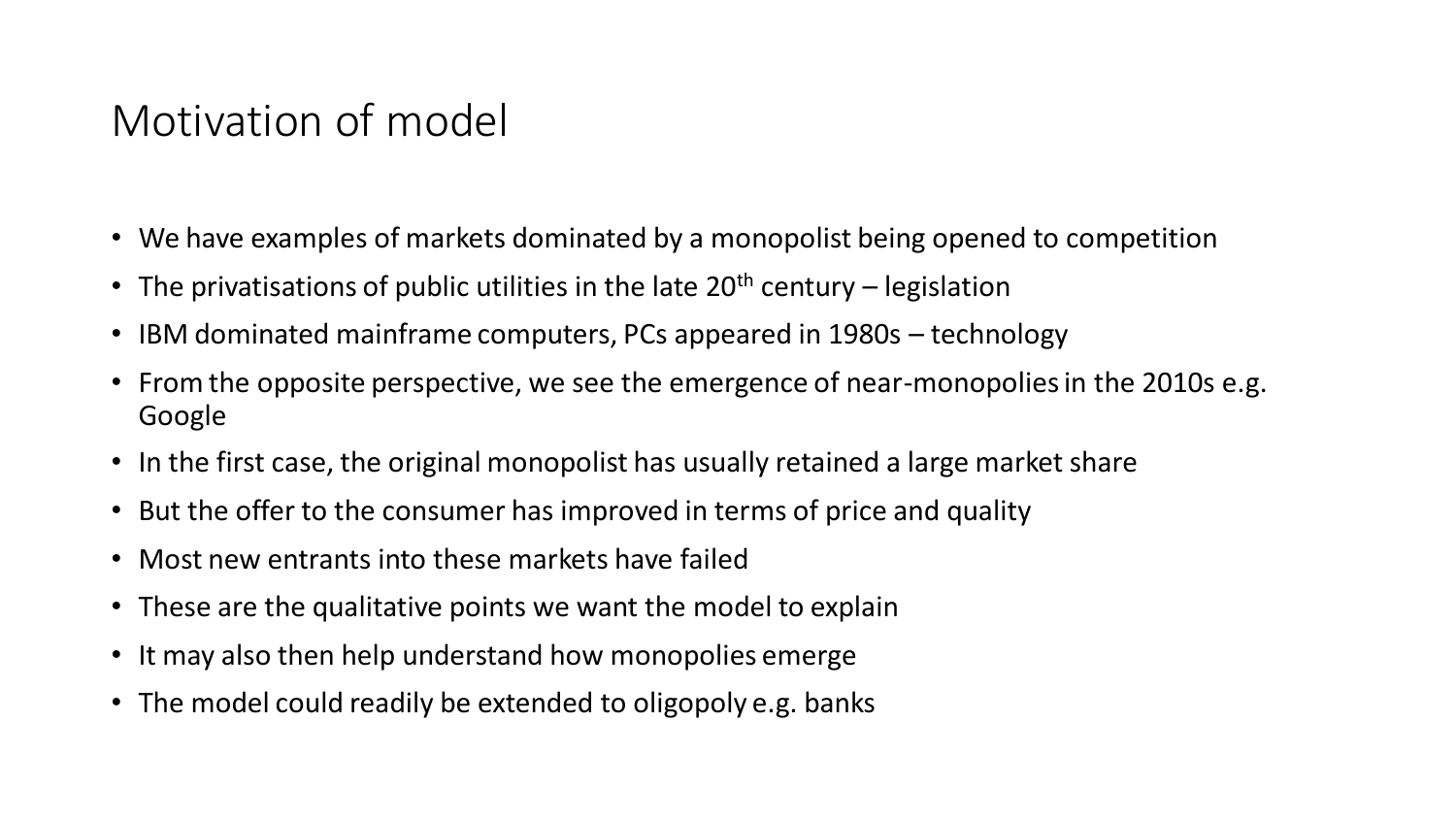### ABMs and economic theory

- Economic theory essentially compares equilibria
- It has very little to say about the *process* of moving from the initial equilibrium to the new one
- In this context, this is the decisive advantage of ABMs
- We try to retain many of the assumptions of conventional economics
- Essentially, our model is populated by rational agents acting with imperfect information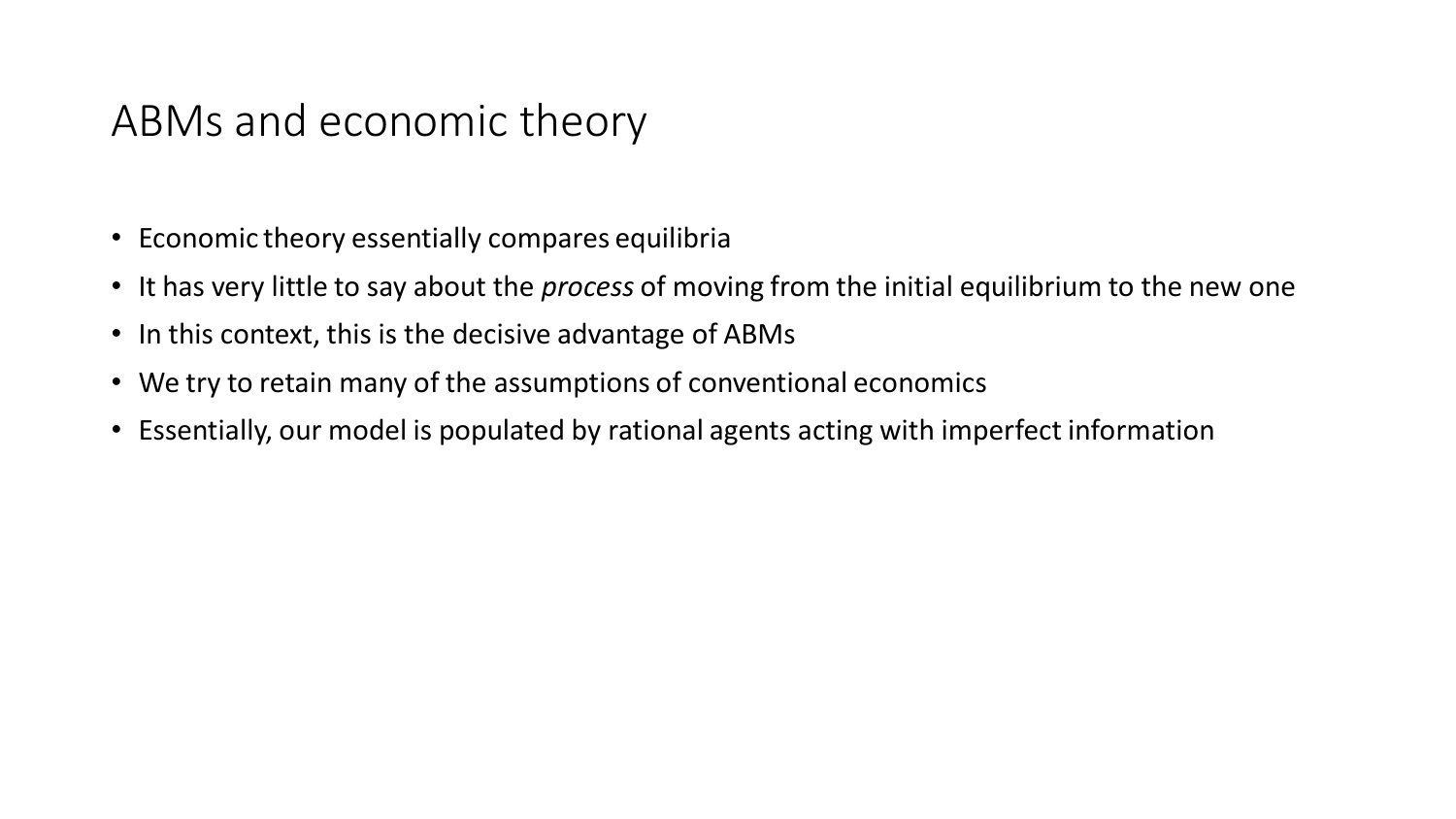## The model (1)

- The model starts with a monopolist offering a price of 1 and a quality of 1
- The lowest possible price consistent with available technology and a normal profit is 0. For convenience, a lower value of the quality variable in the model corresponds to *better* actual quality, so the best quality also has value 0
- Initially, the market price/quality is  $(1,1)$ . A new equilibrium is established at  $(p^*, q^*)$
- The model evolves in a series of steps
- In each step, firms may enter
- In each step, consumers may switch suppliers
- In each step, firms may adjust their (p,q) offer to try to deal with competitors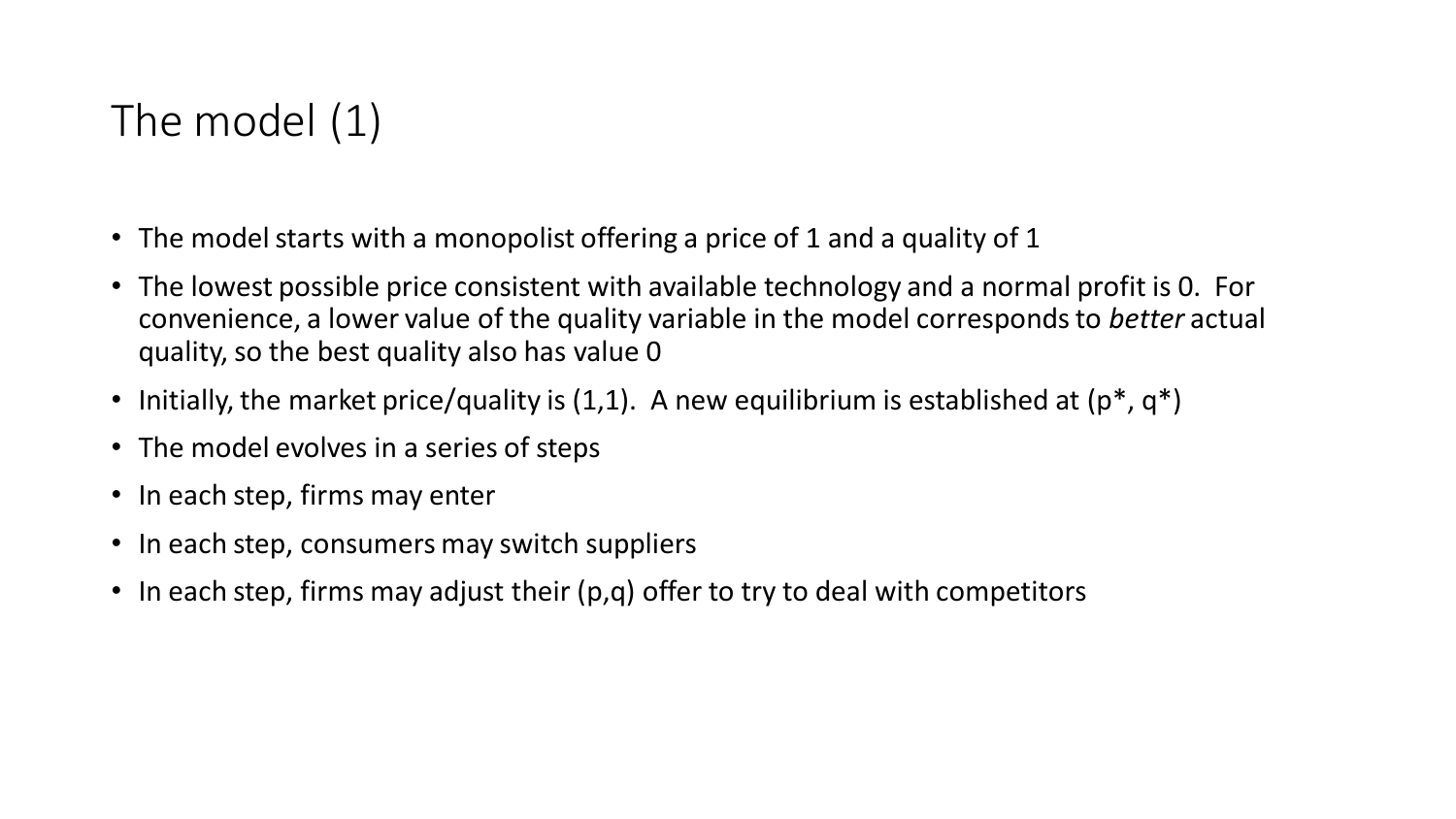# The model (2)

- We specify the maximum number of firms, k-1, which can enter the market
- In step 1, one firm is chosen at random to enter the market
- A new market level of both p and q will be established
- In step 2 and all subsequent steps, each of the remaining firms decides whether to enter with probability equal to the average of the market (p,q)
- So the lower is price and the higher is quality, the less likely it is that a potential entrant will actually enter
- Each firm on entering gets access to a proportion of the total number of consumers
- This is drawn at random from a uniform distribution on (0,1)
- In other words, only a proportion of consumers will be aware of the offer of any given firm
- By definition, all consumers are aware of the monopolist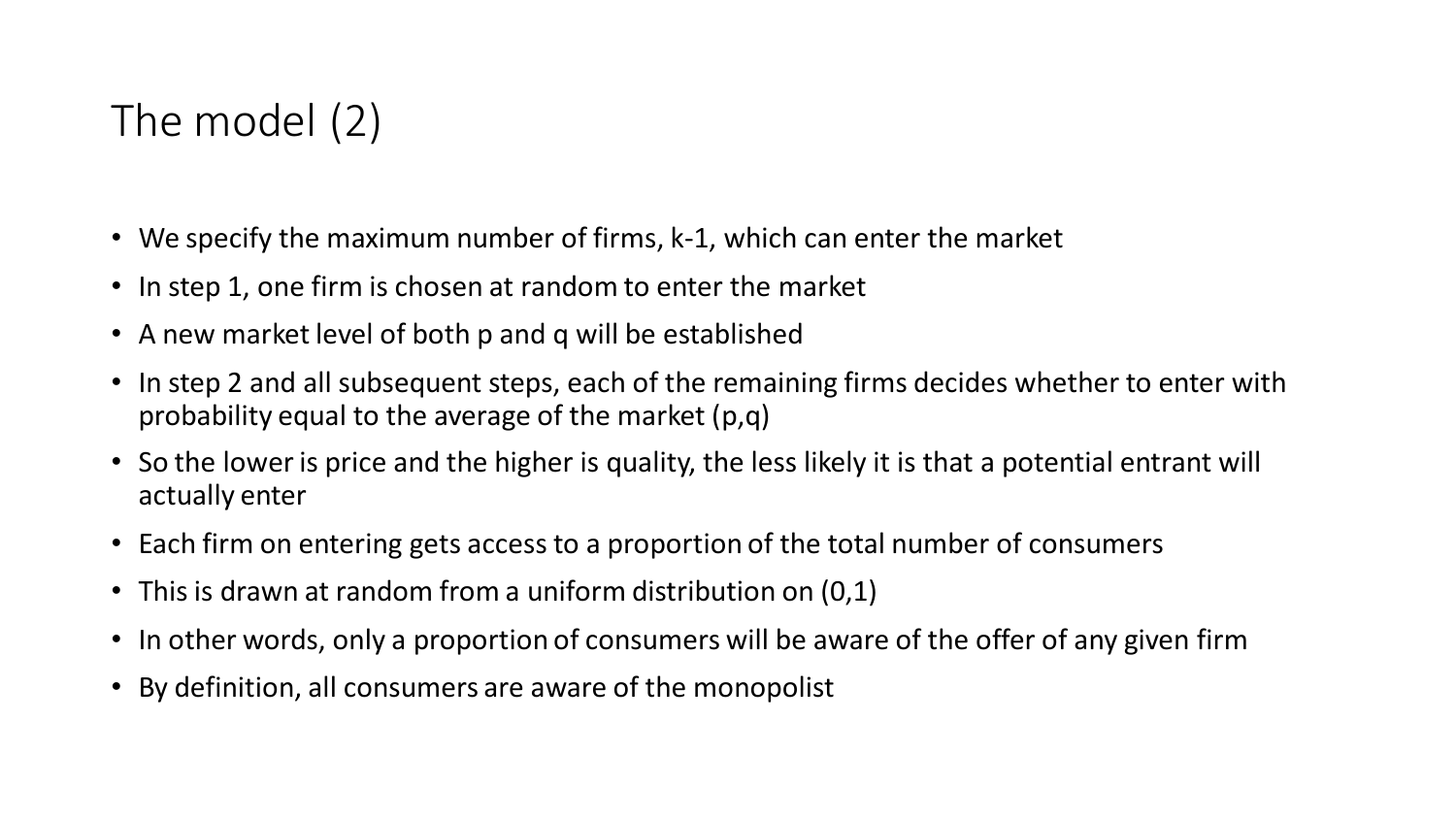# The model (3)

- Each consumer is allocated at random a weight,  $w_i$ , which expresses his/her preference between price and quality
- In each step of the model, each consumer identifies the firm on his/her network with the best (p,q) offer, given his/her preferences between price and quality
- I.e. the consumer can only make choices amongst firms of which he/she is aware
- The consumer switches to the best offer
- But does so with a fixed probability,  $s_i$
- Firms are aware of the (p,q) offers of all other firms
- Each firm wants to move to the offer of the firm for which  $\omega^* p_i + (1 \omega)^* q_i$  is minimised, where  $\omega$ is the average of the  $w_i$  across all consumers
- But it is only able to do so with fixed probability  $\varphi_{\rm k}$ , where this is drawn at random from a uniform distribution on [0,1]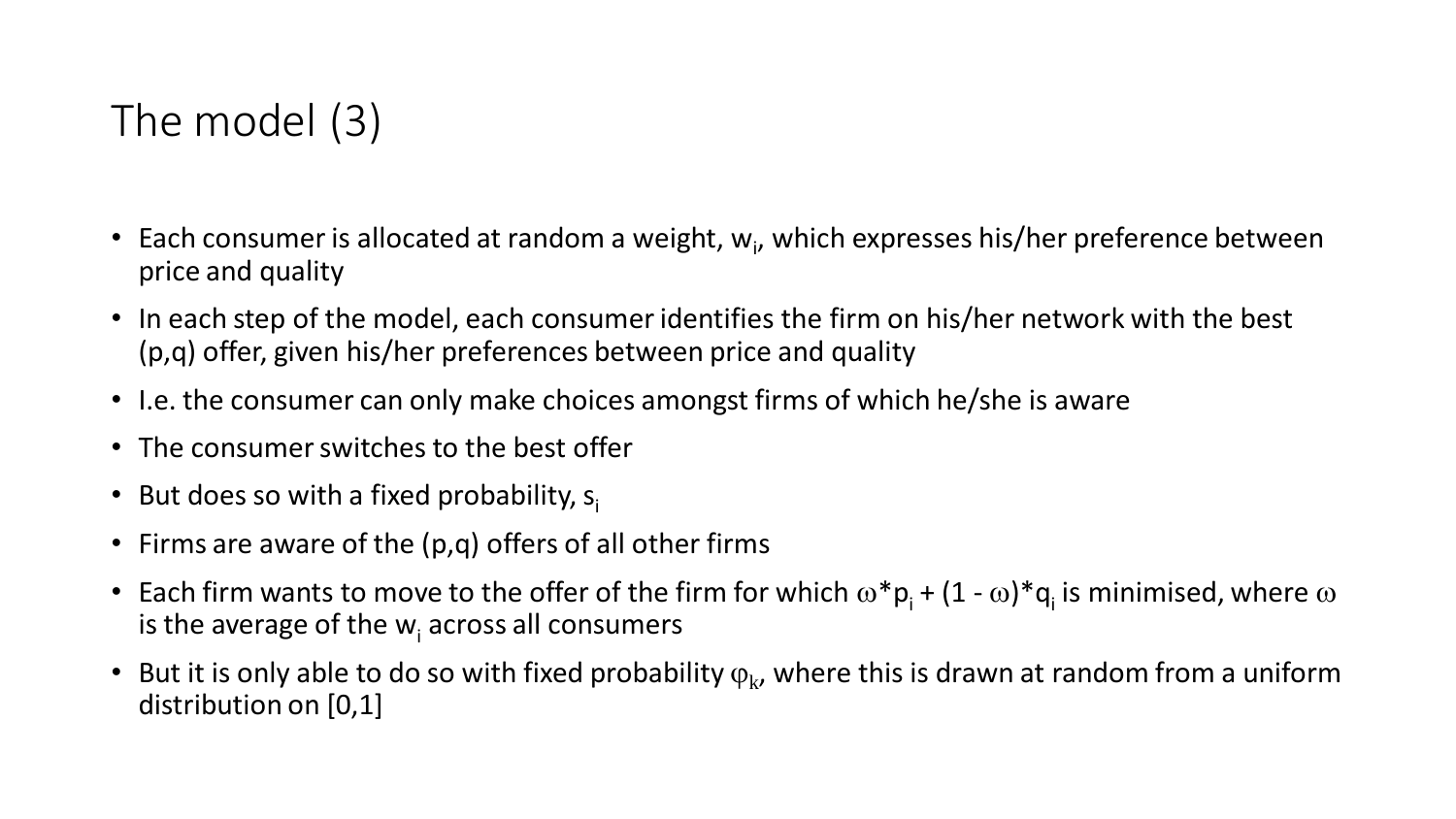Average price and quality after 40 periods

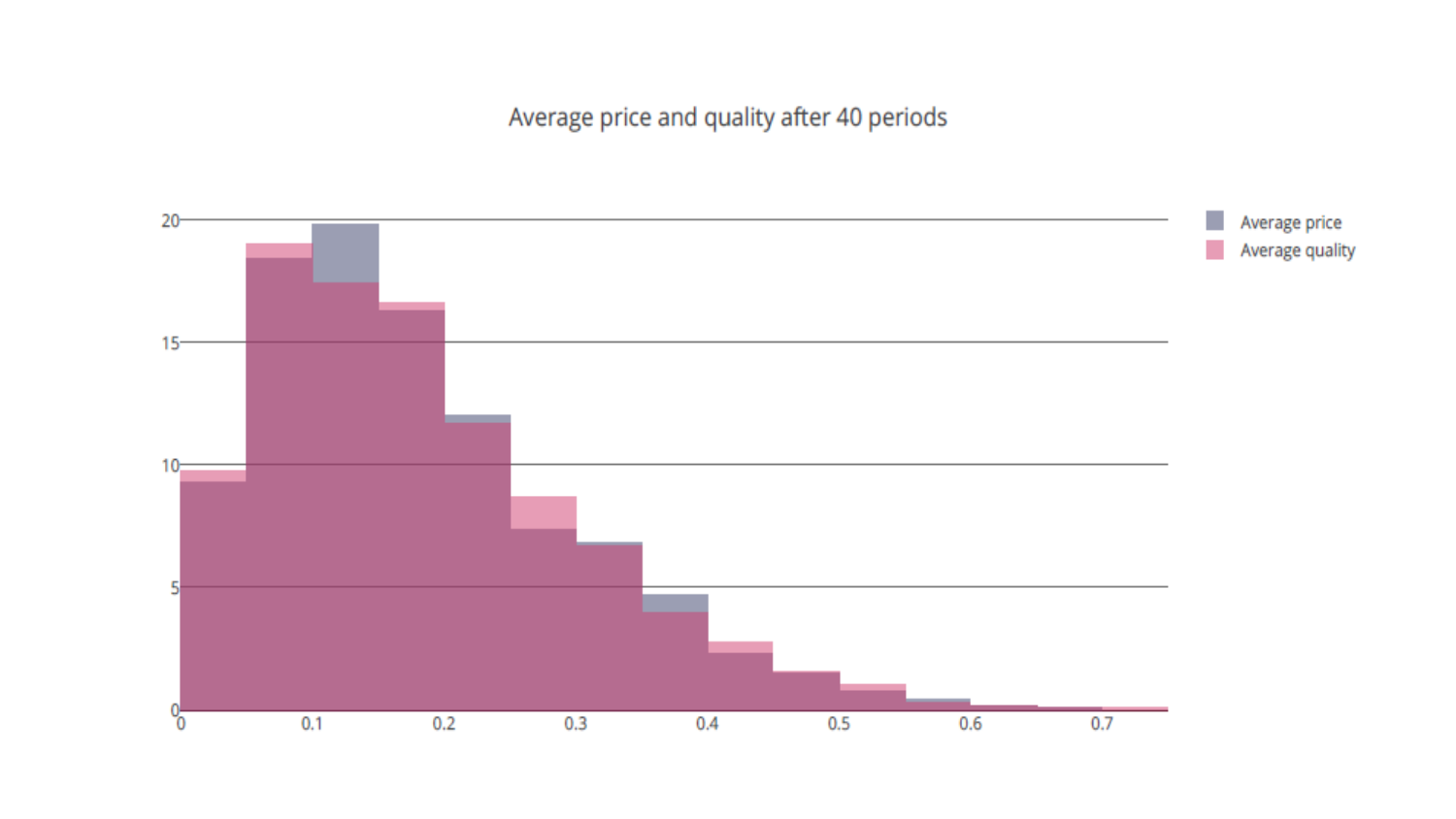|       | <b>P</b> Outcomes | Q Outcomes  |
|-------|-------------------|-------------|
| count | 1000 000000       | 1000.000000 |
| mean  | 0 181437          | 0 184174    |
| std   | 0.117202          | 0 120725    |
| min   | 0 000298          | 0.000369    |
| 25%   | 0 092694          | 0.091381    |
| 50%   | 0 158084          | 0 159854    |
| 75%   | 0 244056          | 0 251958    |
| max   | 0.686856          | 0 741502    |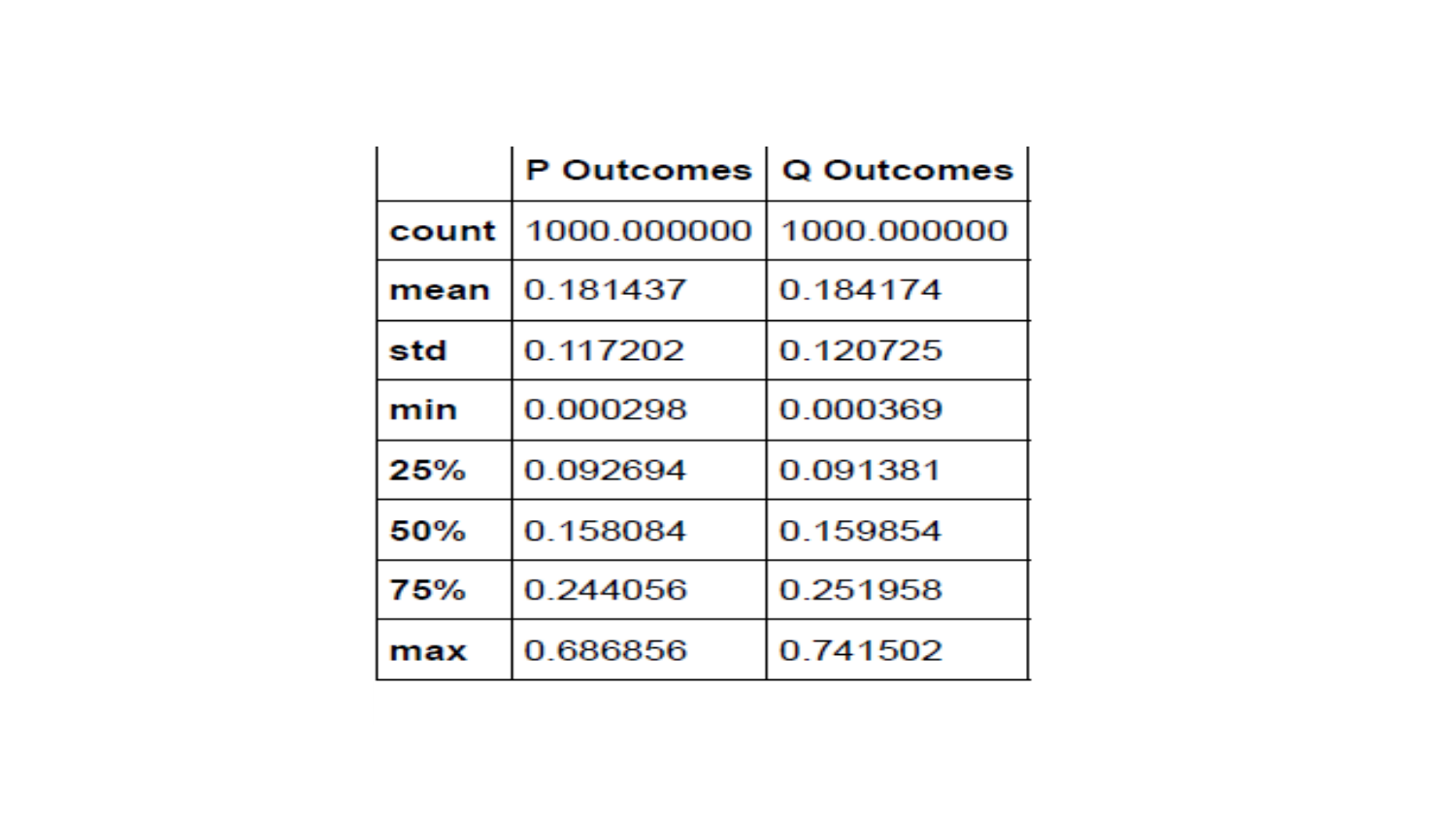Market share of initial monopolist histogram

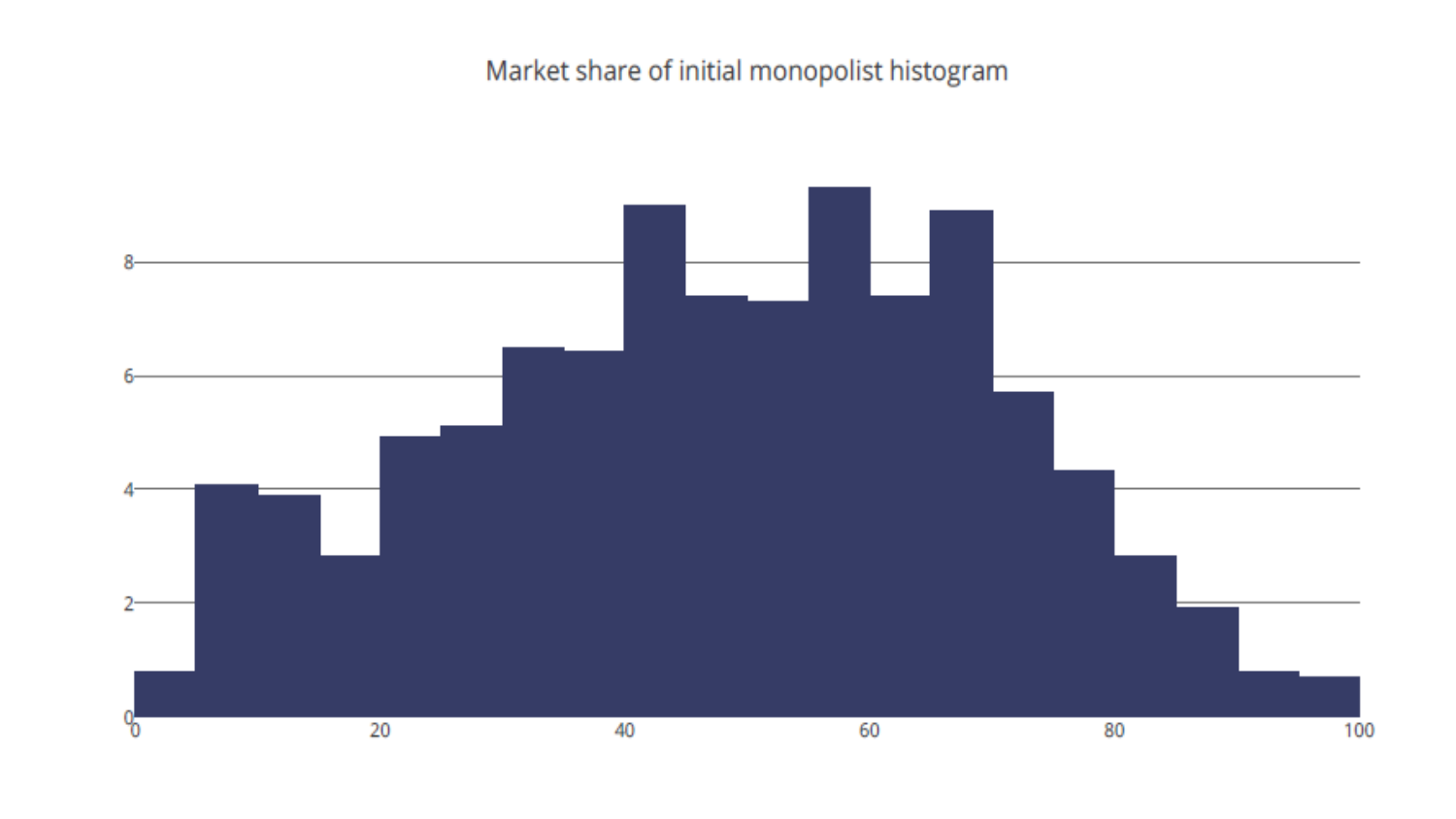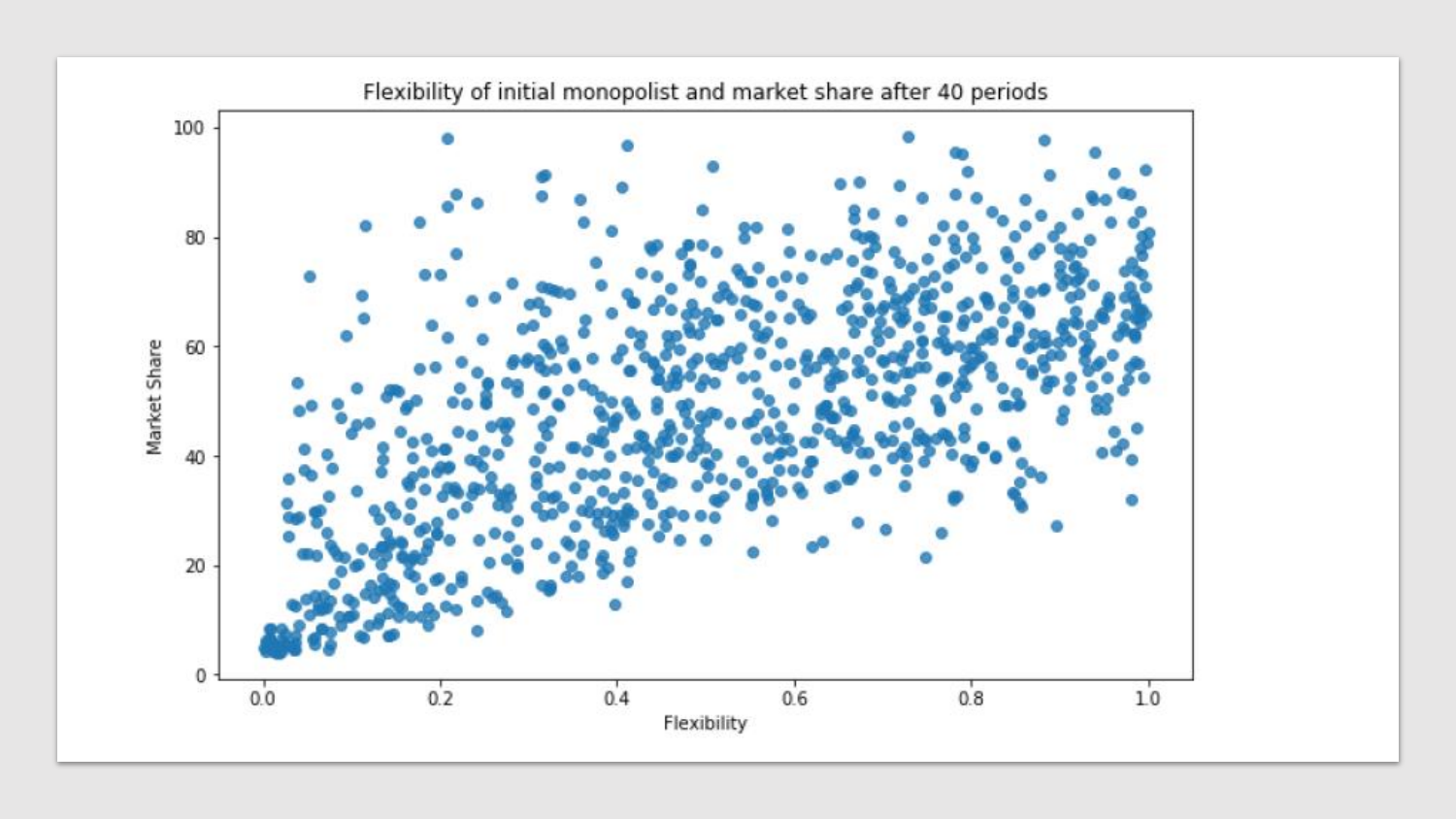Histogram of number of selling firms in the end

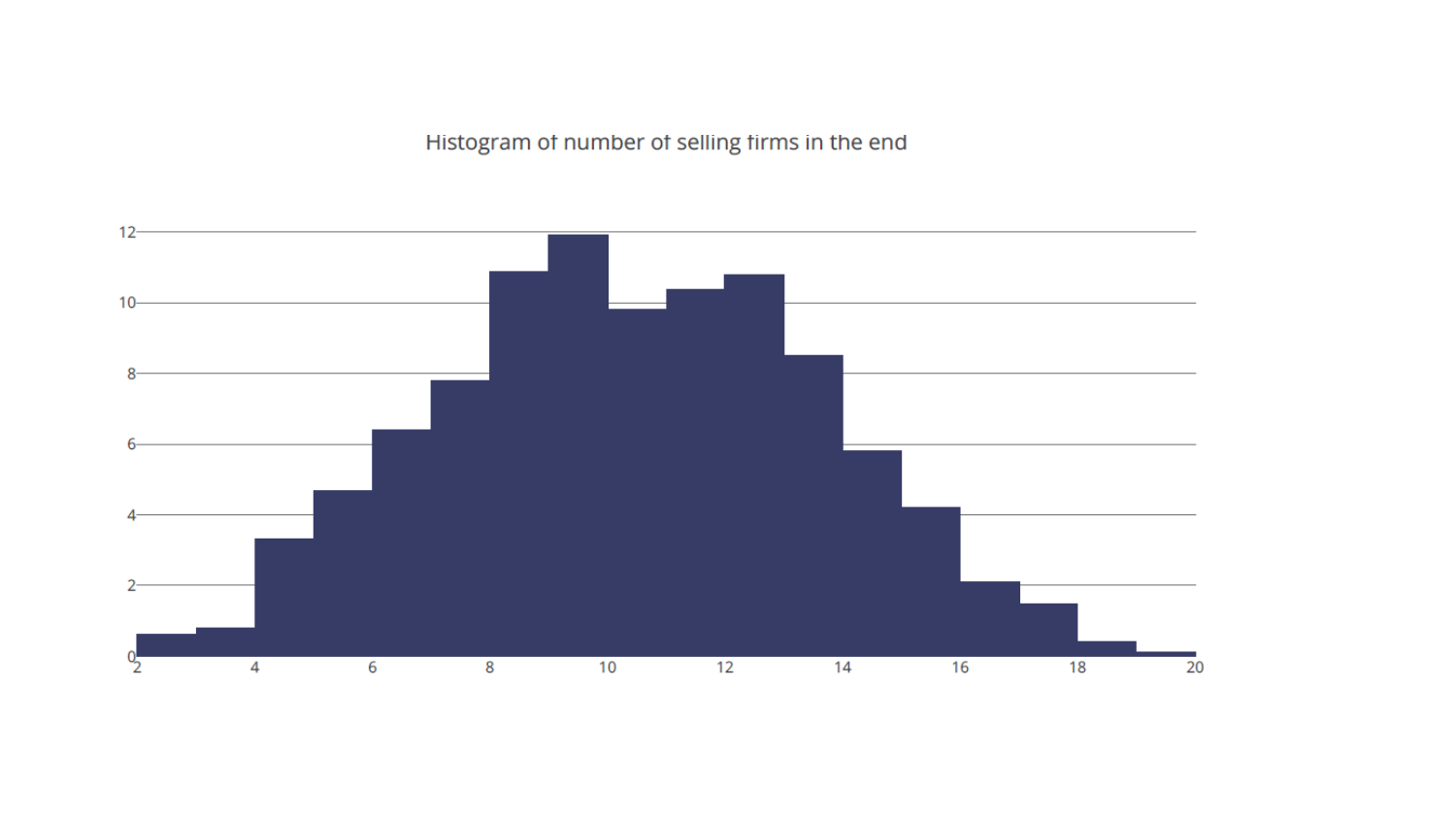

Distribution of average market share after 40 periods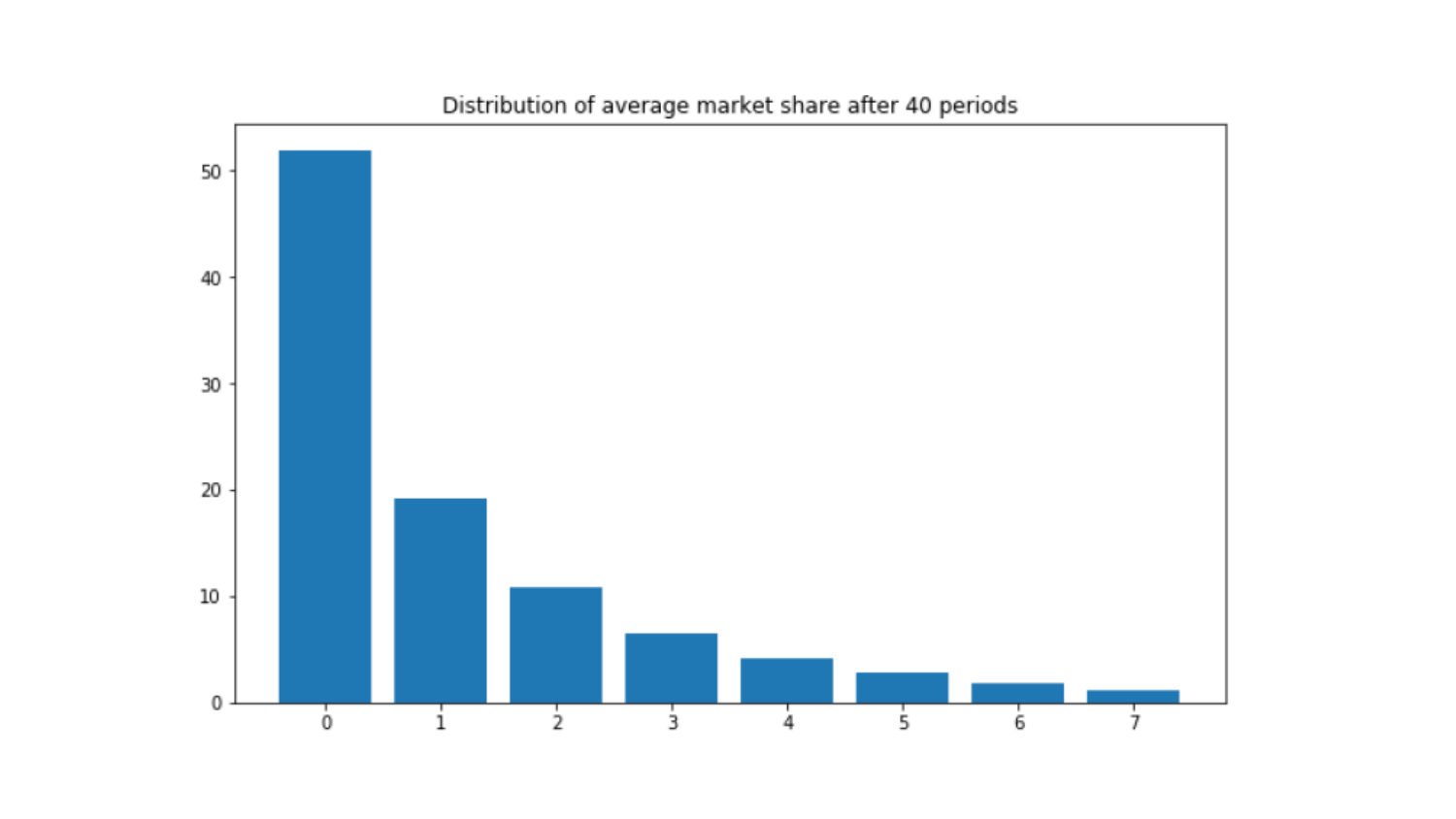

Scatter plot of average price against the number of firms in the market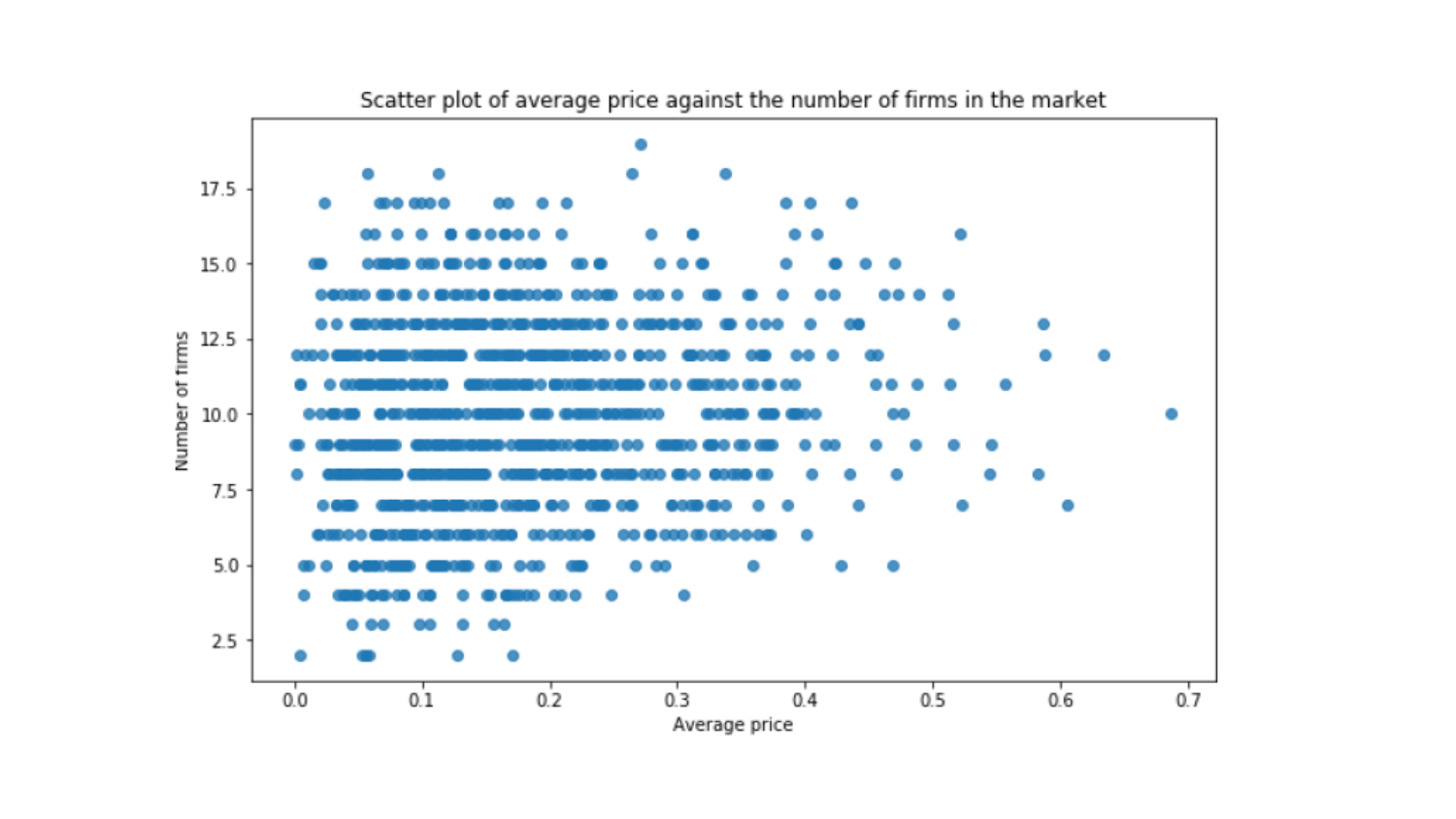## Determinants of market share of first entrant

- Initially, a linear regression of the market share (10,000 simulations) against flexibility of monopolist, first entrant itself, second and third entrants, market reach, (p,q) on entry, (p,q) initially offered etc
- Local linear regression indicates the presence of substantial non-linearity
- Introduce logs of variables and squared values. This improves the fit substantially
- Further refinement by applying a range of ML algorithms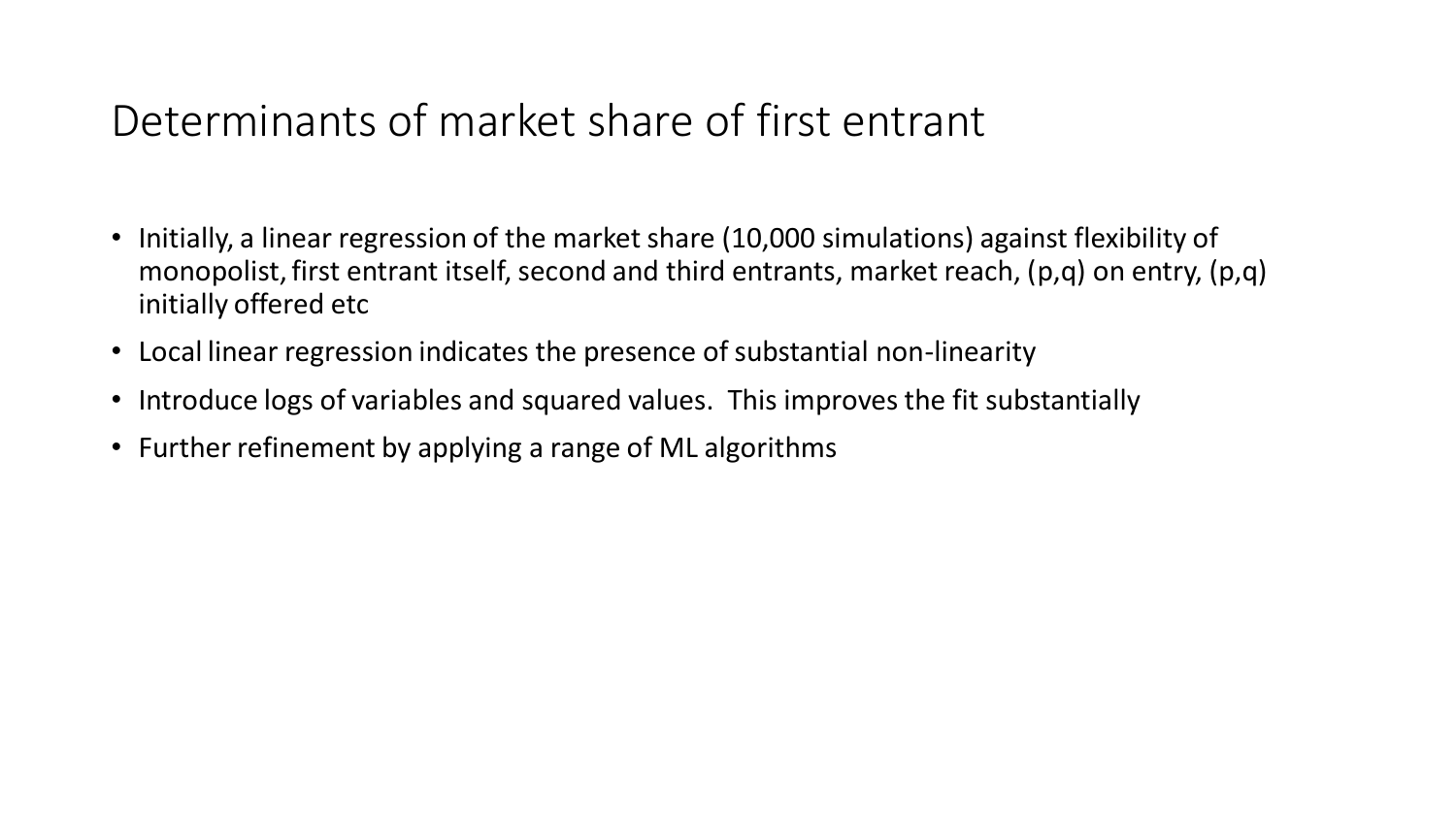